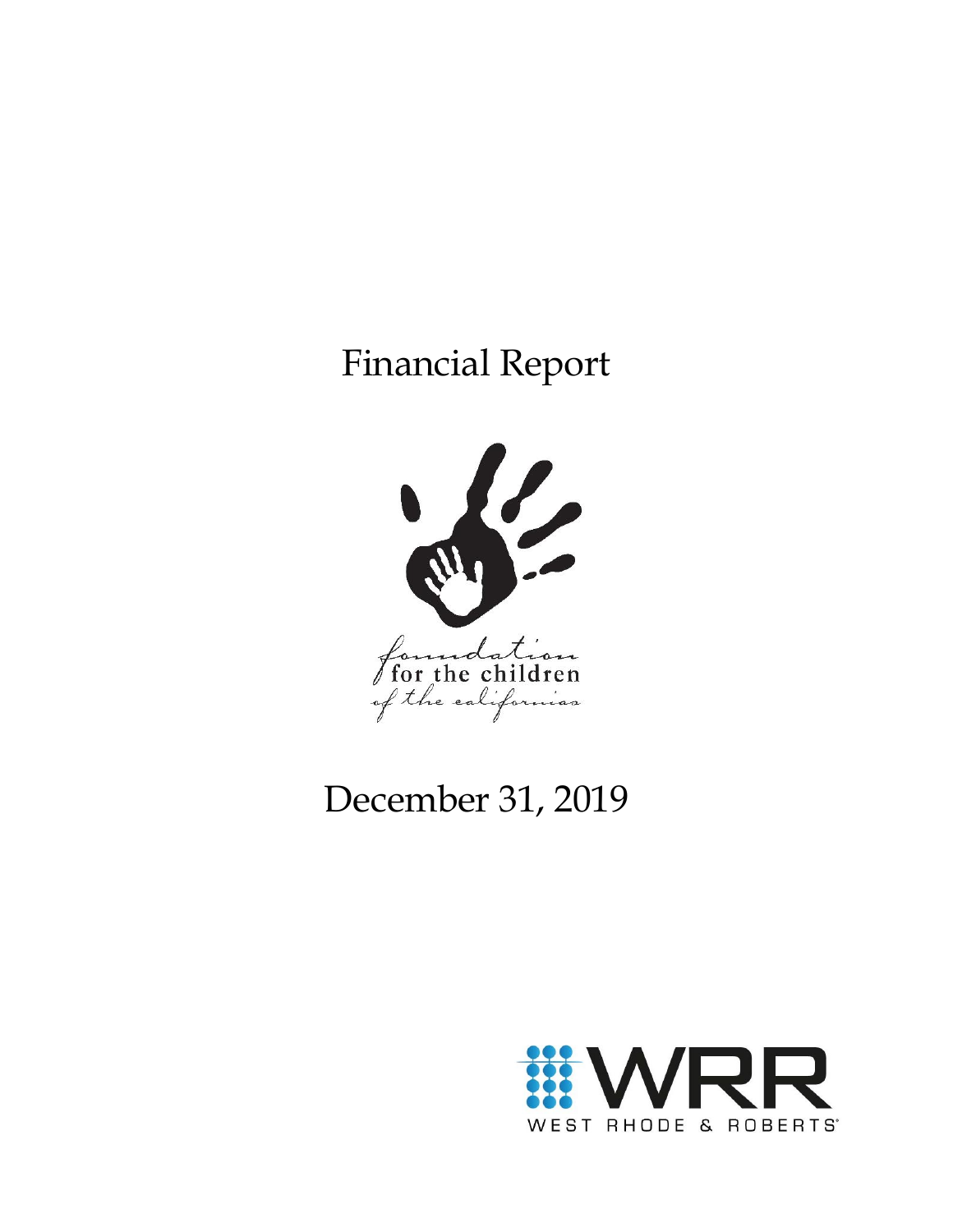# Contents

# Page

| <b>Financial Statements</b> |  |
|-----------------------------|--|
|                             |  |
|                             |  |
|                             |  |
|                             |  |
|                             |  |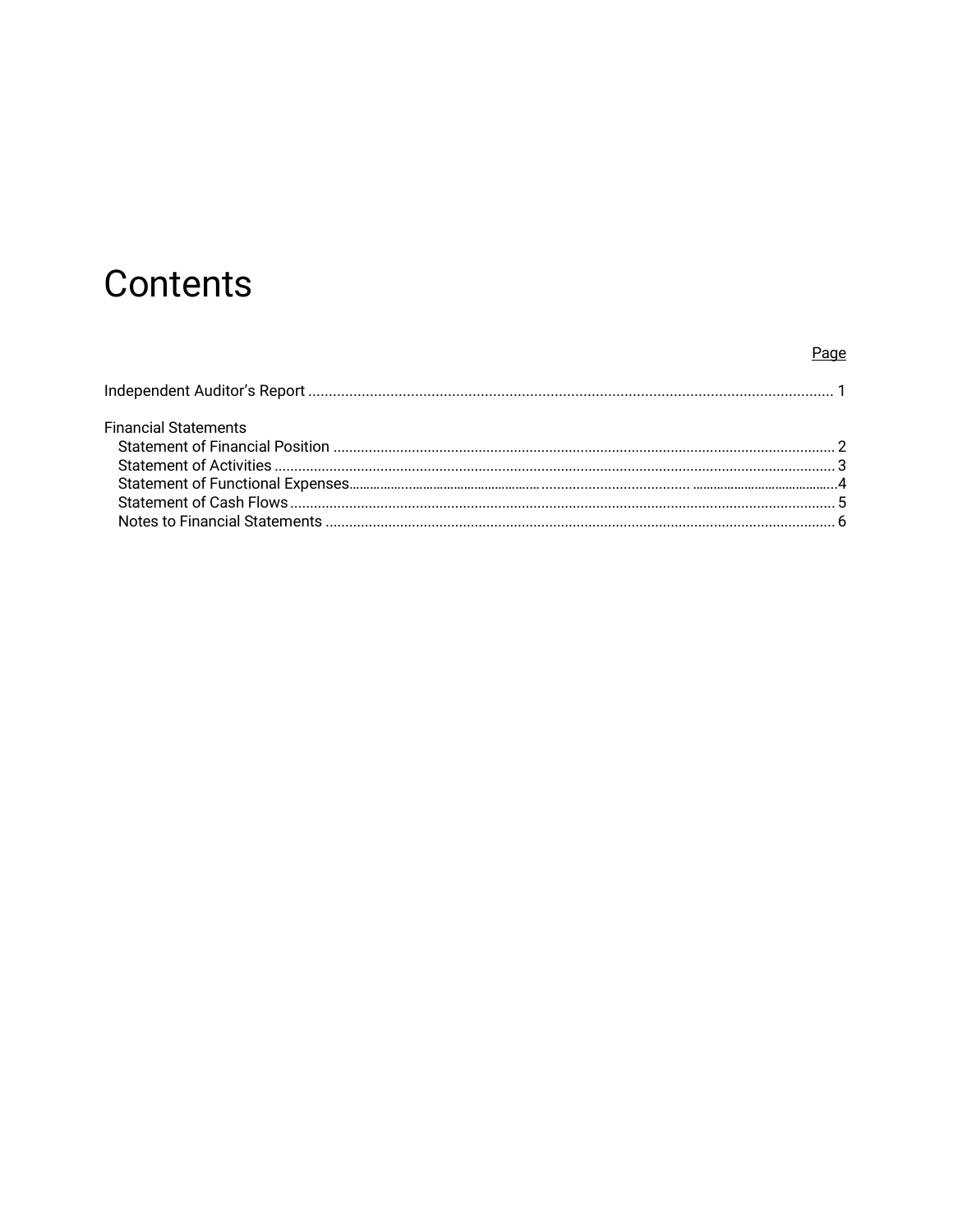

#### *INDEPENDENT AUDITOR'S REPORT*

Board of Directors Foundation for the Children of the Californias San Diego, California

We have audited the accompanying financial statements of Foundation for the Children of the Californias (a nonprofit organization), which comprise the statement of financial position as of December 31, 2019, and the related statements of activities, functional expenses and cash flows for the year then ended, and the related notes to the financial statements.

#### **Management's Responsibility for the Financial Statements**

Management is responsible for the preparation and fair presentation of these financial statements in accordance with accounting principles generally accepted in the United States of America; this includes the design, implementation, and maintenance of internal control relevant to the preparation and fair presentation of financial statements that are free from material misstatement, whether due to fraud or error.

#### **Auditor's Responsibility**

Our responsibility is to express an opinion on these financial statements based on our audit. We conducted our audit in accordance with auditing standards generally accepted in the United States of America. Those standards require that we plan and perform the audit to obtain reasonable assurance about whether the financial statements are free from material misstatement.

An audit involves performing procedures to obtain audit evidence about the amounts and disclosures in the financial statements. The procedures selected depend on the auditor's judgment, including the assessment of the risks of material misstatement of the financial statements, whether due to fraud or error. In making those risk assessments, the auditor considers internal control relevant to the entity's preparation and fair presentation of the financial statements in order to design audit procedures that are appropriate in the circumstances, but not for the purpose of expressing an opinion on the effectiveness of the entity's internal control. Accordingly, we express no such opinion. An audit also includes evaluating the appropriateness of accounting policies used and the reasonableness of significant accounting estimates made by management, as well as evaluating the overall presentation of the financial statements.

We believe that the audit evidence we have obtained is sufficient and appropriate to provide a basis for our audit opinion.

#### **Opinion**

In our opinion, the financial statements referred to above present fairly, in all material respects, the financial position of Foundation for the Children of the Californias as of December 31, 2019, and the changes in its net assets and its cash flows for the year then ended in accordance with accounting principles generally accepted in the United States of America.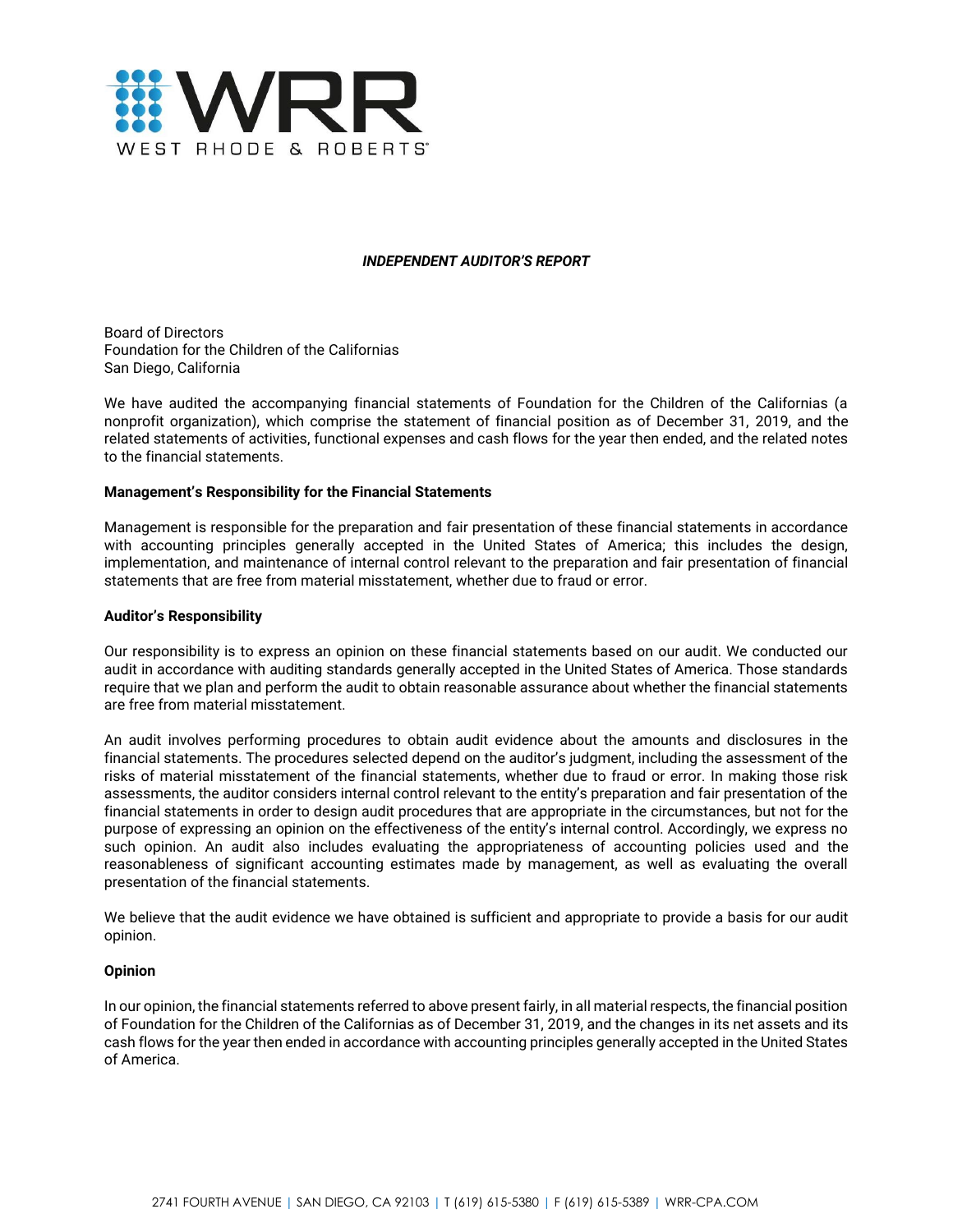Board of Directors Foundation for the Children of the Californias Page 2

#### **Report on Summarized Comparative Information**

We have previously audited Foundation for the Children of the Californias' financial statements, and our report dated August 28, 2019, expressed an unmodified opinion on those financial statements. In our opinion, the summarized comparative information presented herein as of and for the year ended December 31, 2018, is consistent, in all material respects, with the audited financial statements from which it has been derived.

West Rhode & Roberts

WEST RHODE & ROBERTS

San Diego, California December 17, 2020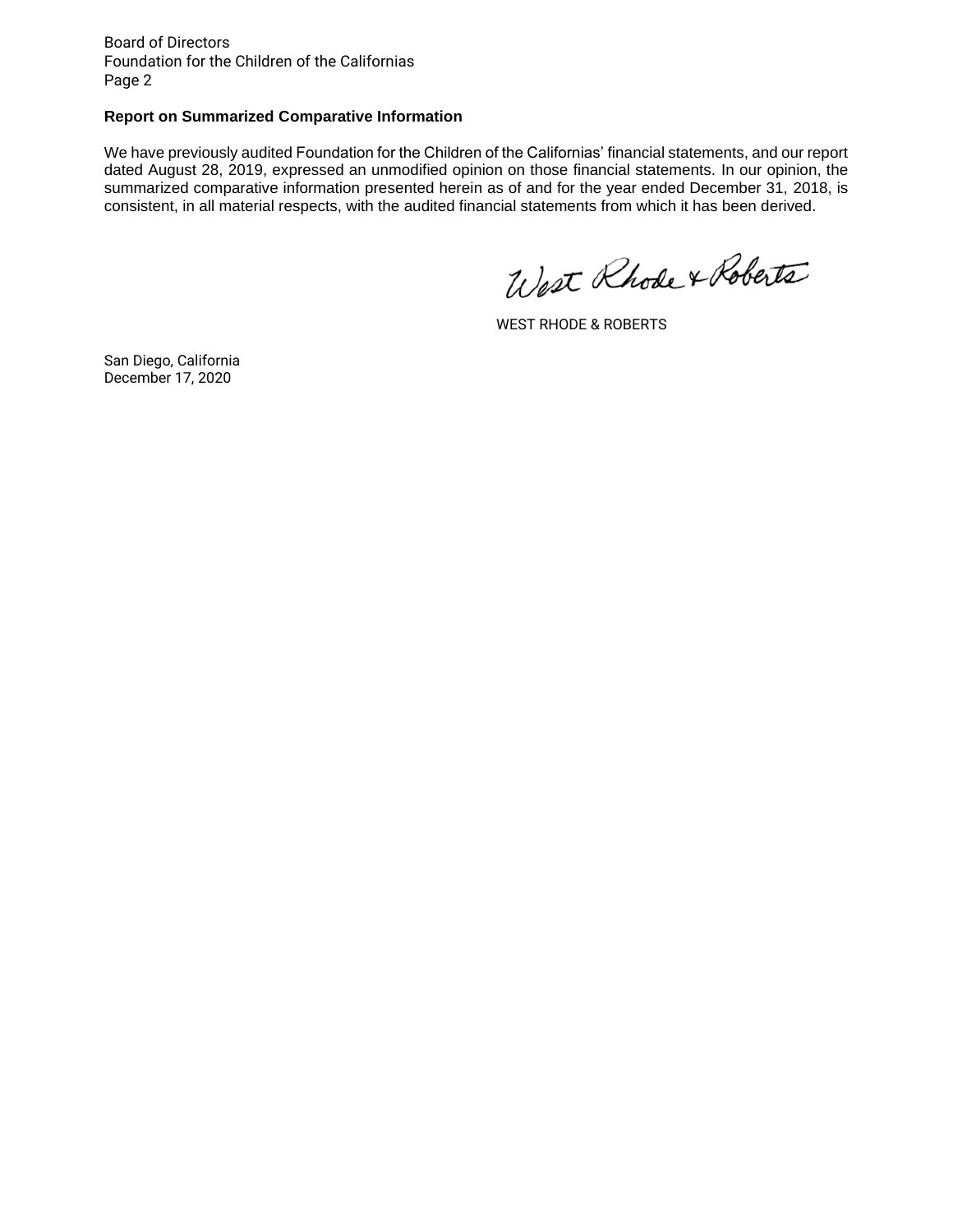## *STATEMENT OF FINANCIAL POSITION DECEMBER 31, 2019*

# *(With Summarized Financial Information for the December 31, 2018)*

| <b>ASSETS</b>                            | 2019          | 2018<br>(Note 12) |
|------------------------------------------|---------------|-------------------|
| Cash and cash equivalents                | Ś.<br>188,877 | Ŝ.<br>172,437     |
| Investments                              | 6,171,367     | 4,242,642         |
| Accounts receivable                      | 28,384        | 27,969            |
| Prepaid expenses                         | 7,842         | 7,596             |
| Furniture and equipment                  | 335           | 671               |
| <b>Total assets</b>                      | 6,396,805     | 4,451,315<br>S.   |
| <b>LIABILITIES AND NET ASSETS</b>        |               |                   |
| Liabilities:                             |               |                   |
| Accounts payable and accrued liabilities | \$<br>9,869   | \$<br>8,813       |
| <b>Total liabilities</b>                 | 9,869         | 8,813             |
| Commitments (Note 6)                     |               |                   |
| Net assets:                              |               |                   |
| Without donor restrictions:              |               |                   |
| Board designated for operating reserves  | 1,933,348     | 2,194,150         |
| Board designated for indigent care       | 160,512       | 23,628            |
| Board designated for other programs      | 6,343         | 47,371            |
| Undesignated                             | 323,345       | 216,769           |
|                                          | 2,423,548     | 2,481,918         |
| With donor restrictions                  | 3,963,388     | 1,960,584         |
| Total net assets                         | 6,386,936     | 4,442,502         |
| Total liabilities and net assets         | 6,396,805     | \$<br>4,451,315   |
|                                          |               |                   |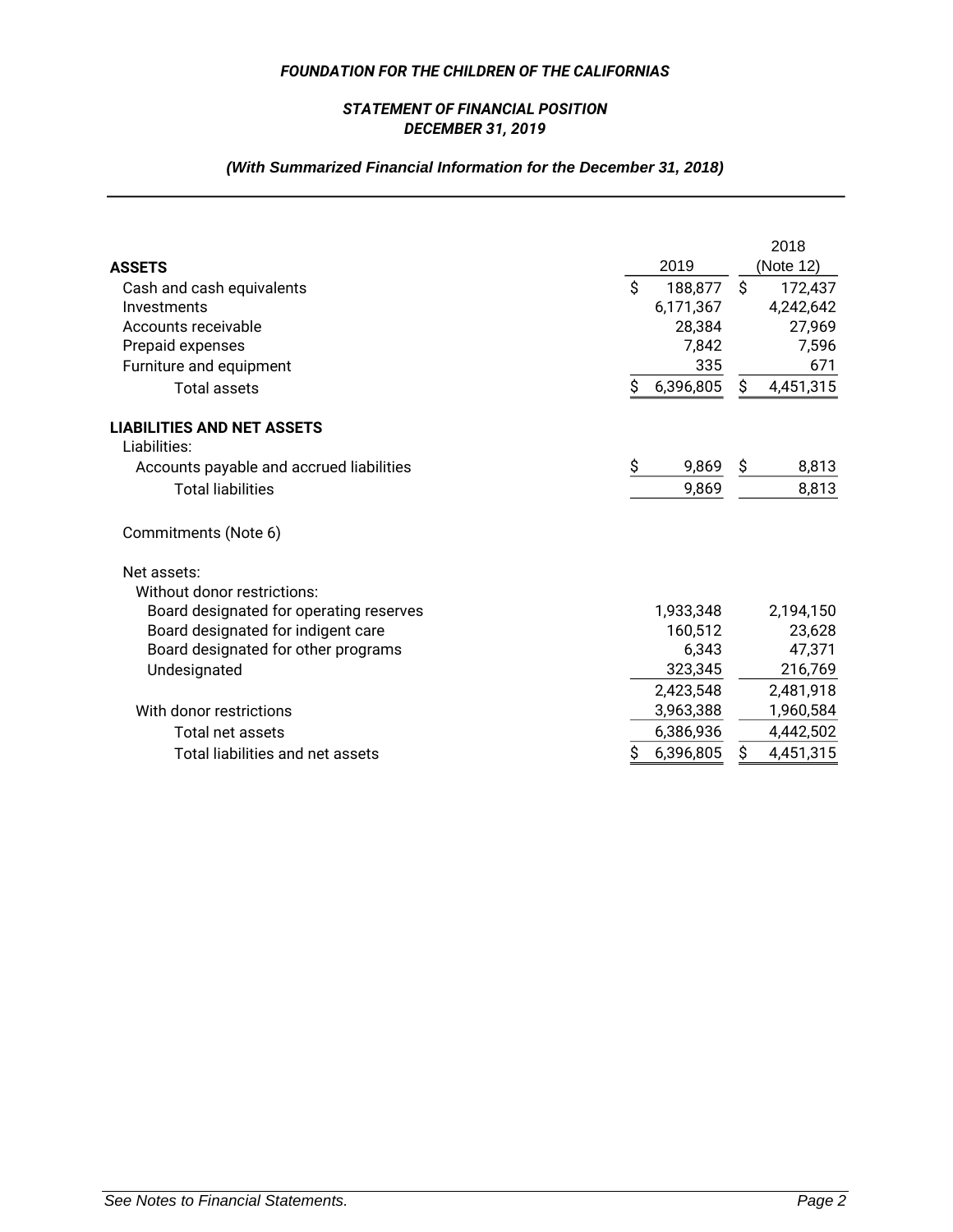### *FOR THE YEAR ENDED DECEMBER 31, 2019 STATEMENT OF ACTIVITIES*

### *(With Summarized Financial Information for the Year Ended December 31, 2018)*

|                                       | <b>Without Donor</b><br><b>Restrictions</b> | <b>With Donor</b><br><b>Restrictions</b> |            | Total |           | 2018<br>(Note 12) |           |  |
|---------------------------------------|---------------------------------------------|------------------------------------------|------------|-------|-----------|-------------------|-----------|--|
| Operating activities                  |                                             |                                          |            |       |           |                   |           |  |
| SUPPORT AND REVENUE                   |                                             |                                          |            |       |           |                   |           |  |
| Contributions and grants              | \$<br>154,822                               | S                                        | 2,411,047  | Ŝ     | 2,565,869 | \$                | 411,973   |  |
| Special events                        | 137,019                                     |                                          |            |       | 137,019   |                   | 165,840   |  |
| Net assets released from restrictions | 440,912                                     |                                          | (440, 912) |       |           |                   |           |  |
| Total support and revenues            | 732,753                                     |                                          | 1,970,135  |       | 2,702,888 |                   | 577,813   |  |
| <b>OPERATING EXPENSES</b>             |                                             |                                          |            |       |           |                   |           |  |
| Program services                      | 670.997                                     |                                          |            |       | 670.997   |                   | 651,867   |  |
| Supporting services:                  |                                             |                                          |            |       |           |                   |           |  |
| General and administrative            | 99,365                                      |                                          |            |       | 99,365    |                   | 82,796    |  |
| Fundraising                           | 144,511                                     |                                          |            |       | 144,511   |                   | 137,223   |  |
| Total program and supporting services | 914,873                                     |                                          |            |       | 914,873   |                   | 871,886   |  |
| Costs of direct benefits to donors    | 72,013                                      |                                          |            |       | 72,013    |                   | 139,287   |  |
| Total operating expenses              | 986,886                                     |                                          |            |       | 986,886   |                   | 1,011,173 |  |
| Operating (deficit) excess            | (254, 133)                                  |                                          | 1,970,135  |       | 1,716,002 |                   | (433,360) |  |
| Nonoperating activities               |                                             |                                          |            |       |           |                   |           |  |
| Net investment income                 | 101,974                                     |                                          | 32,697     |       | 134,671   |                   | 122,878   |  |
| Unrealized gain (loss) on investments | 93,789                                      |                                          | (28)       |       | 93,761    |                   | (82, 726) |  |
| Total nonoperating activities         | 195,763                                     |                                          | 32,669     |       | 228,432   |                   | 40,152    |  |
| Change in net assets                  | (58, 370)                                   |                                          | 2,002,804  |       | 1,944,434 |                   | (393,208) |  |
| NET ASSETS AT BEGINNING OF YEAR       | 2,481,918                                   |                                          | 1,960,584  |       | 4,442,502 |                   | 4,835,710 |  |
| NET ASSETS AT END OF YEAR             | \$<br>2,423,548                             | S                                        | 3,963,388  | Ŝ     | 6,386,936 | S                 | 4,442,502 |  |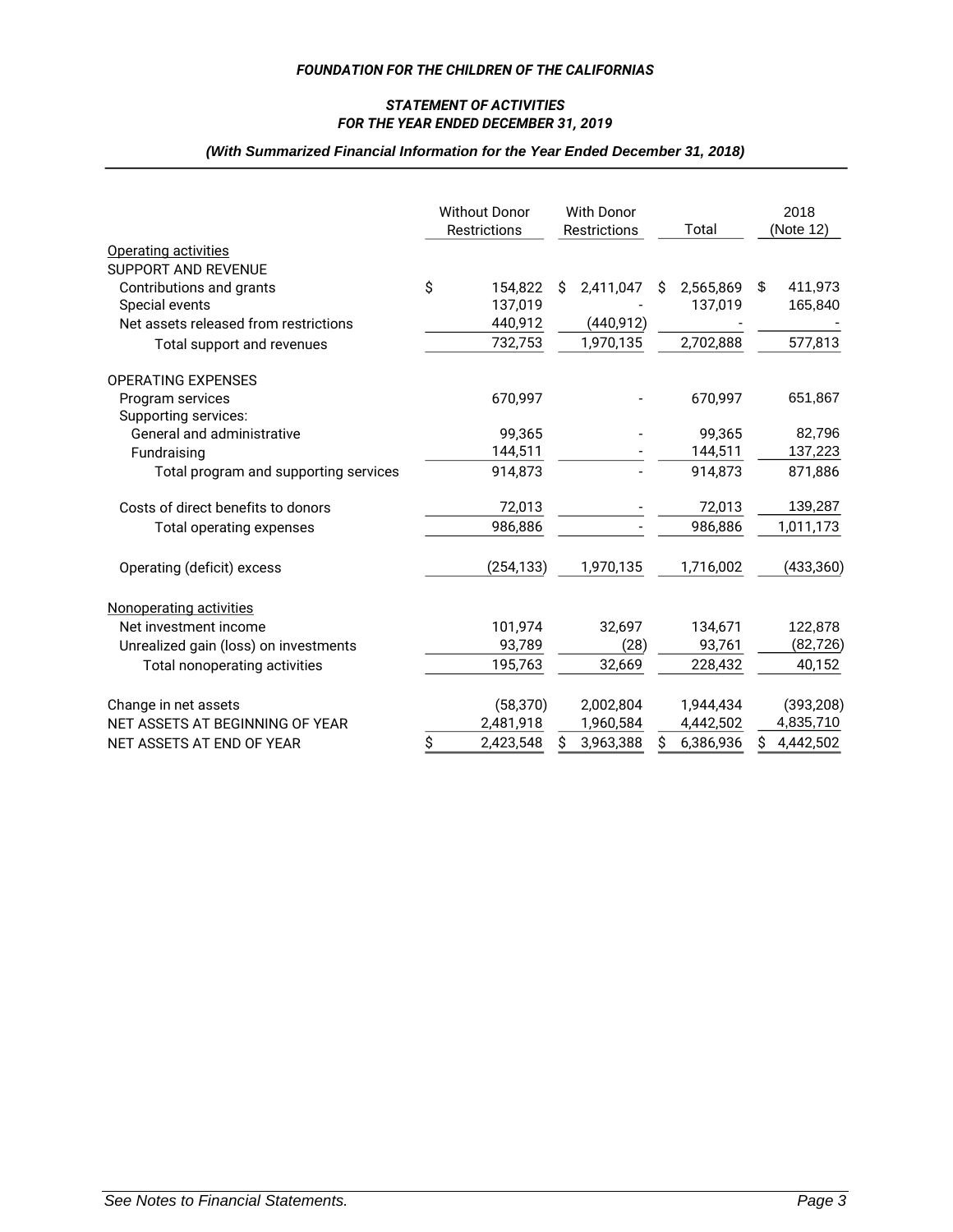## *FOR THE YEAR ENDED DECEMBER 31, 2019 SCHEDULE OF FUNCTIONAL EXPENSES*

## *(With Summarized Financial Information for the Year Ended December 31, 2018)*

|                                     | Program<br>Services |    | General &<br>Administrative |    | Fund-<br>Raising         |    | Total   |    | 2018<br>(Note 12) |
|-------------------------------------|---------------------|----|-----------------------------|----|--------------------------|----|---------|----|-------------------|
| <b>Salaries</b>                     | \$<br>101,753       | S. | 50,877                      | Ŝ. | 101,753                  | Ŝ. | 254,383 | S. | 238,146           |
| Payroll taxes and employee benefits | 20,260              |    | 10,131                      |    | 20,260                   |    | 50,651  |    | 51,947            |
|                                     | 122,013             |    | 61,008                      |    | 122,013                  |    | 305,034 |    | 290,093           |
| Indigent care                       | 152,554             |    |                             |    |                          |    | 152,554 |    | 182,118           |
| Clinic - programs                   | 117,814             |    |                             |    | $\blacksquare$           |    | 117,814 |    | 122,291           |
| HIC CURARTE building expense        | 116,184             |    |                             |    | $\overline{\phantom{a}}$ |    | 116,184 |    | 58,138            |
| U.S. nutrition education            | 61,854              |    |                             |    |                          |    | 61,854  |    | 65,746            |
| Physical therapy                    | 42,307              |    |                             |    |                          |    | 42,307  |    | 46,107            |
| Telemedicine                        | 32,586              |    |                             |    |                          |    | 32,586  |    | 36,265            |
| Professional services               | 12,000              |    | 16,500                      |    |                          |    | 28,500  |    | 16,500            |
| Rent                                | 8,108               |    | 4,053                       |    | 8,108                    |    | 20,269  |    | 19,395            |
| Office expense                      | 4,215               |    | 7,265                       |    | 6,021                    |    | 17,501  |    | 18,066            |
| Meeting and travel                  | 629                 |    | 8,057                       |    | 629                      |    | 9,315   |    | 9,037             |
| Miscellaneous                       | 733                 |    | 2,482                       |    | 5,895                    |    | 9,110   |    | 3,973             |
| Marketing                           |                     |    |                             |    | 1,845                    |    | 1,845   |    | 4,157             |
| Total expenses                      | 670,997             | S  | 99,365                      | S  | 144,511                  | S  | 914,873 |    | 871,886           |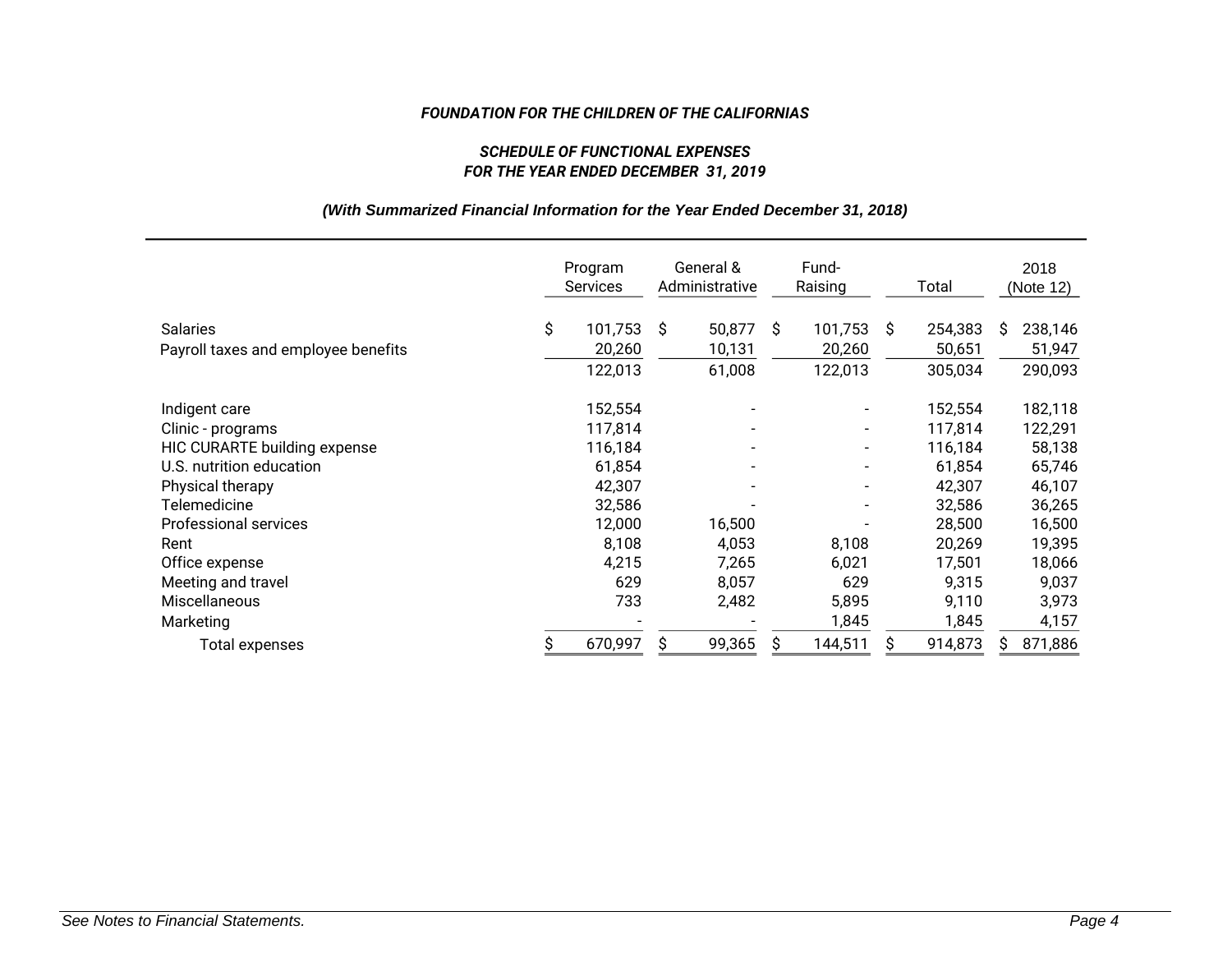## *FOR THE YEAR ENDED DECEMBER 31, 2019 STATEMENT OF CASH FLOWS*

# *(With Summarized Financial Information for the Year Ended December 31, 2018)*

| CASH FLOWS FROM OPERATING ACTIVITIES                                                                                               | 2019         | 2018<br>(Note 12) |
|------------------------------------------------------------------------------------------------------------------------------------|--------------|-------------------|
| Change in net assets<br>Adjustments to reconcile excess of revenues over expenses<br>to net cash provided by operating activities: | \$1,944,434  | $$$ (393,208)     |
| Depreciation                                                                                                                       | 336          | 336               |
| Realized and unrealized (gain) loss on investments<br>Change in operating assets and liabilities                                   | (93,761)     | 82,726            |
| Accounts receivable                                                                                                                | (415)        | (69)              |
| Prepaid expenses                                                                                                                   | (246)        | 1,562             |
| Accounts payable                                                                                                                   | 1,056        | 1,055             |
| Deferred revenue                                                                                                                   |              | (52, 650)         |
| Net cash provided by (used in) operating activities                                                                                | 1,851,404    | (360,248)         |
| CASH FLOWS FROM INVESTING ACTIVITIES                                                                                               |              |                   |
| Net sales of investments                                                                                                           | 657,180      | 347,250           |
| Net cash provided by investing activities                                                                                          | 657,180      | 347,250           |
| Change in cash and cash equivalents                                                                                                | 2,508,584    | (12,998)          |
| CASH AND CASH EQUIVALENTS AT BEGINNING OF YEAR                                                                                     | 628,839      | 641,837           |
| CASH AND CASH EQUIVALENTS AT END OF YEAR                                                                                           | \$3,137,423  | 628,839<br>S.     |
| Cash and cash equivalents consist of :                                                                                             |              |                   |
| Cash and cash equivalents                                                                                                          | Ś<br>188,877 | Ŝ.<br>172,437     |
| Cash and cash equivalents included in investments                                                                                  | 2,948,546    | 456,402           |
|                                                                                                                                    | \$3,137,423  | \$<br>628,839     |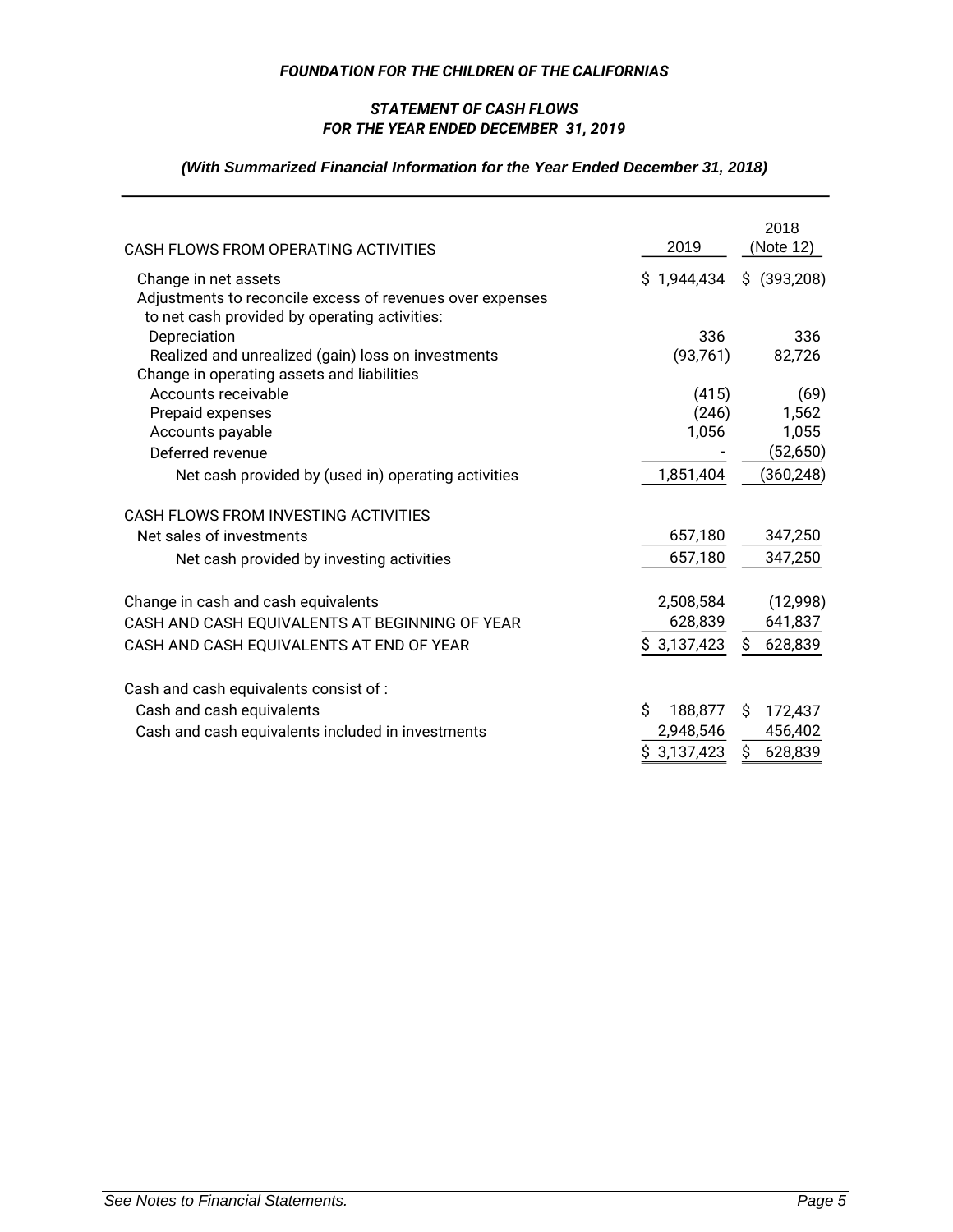## **Note 1. Organization and Significant Accounting Policies**

#### **Organization and Activities**

The Foundation for the Children of the Californias (the Foundation) was incorporated in May 1990 as a California non-profit organization for the primary purpose of improving the health and nutrition of children in the border region of San Diego, California and Tijuana, Mexico and in the funding of a pediatric medical complex (Hospital Infantil de las Californias) operated in Tijuana, Mexico by Fundación para los Niños de las Californias, a non-profit Mexican organization.

### **Significant Accounting Policies**

**Method of Accounting** – The financial statements of the Foundation have been prepared on the accrual basis of accounting.

**Basis of Presentation** –The financial statements of the Foundation have been prepared in accordance with U.S. generally accepted accounting principles ("US GAAP"), which require the Foundation to report information regarding its financial position and activities according to the following net asset classifications:

**Net assets without donor restrictions:** Net assets that are not subject to donor-imposed restrictions and may be expended for any purpose in performing the primary objectives of the organization. These net assets may be used at the discretion of the Foundation's management and the board of directors.

**Net assets with donor restrictions**: Net assets subject to stipulations imposed by donors and grantors. Some donor restrictions are temporary in nature; those restrictions will be met by actions of the Foundation or by the passage of time. Other donor restrictions are perpetual in nature, whereby the donor has stipulated the funds be maintained in perpetuity.

Donor restricted contributions are reported as increases in net assets with donor restrictions. When a restriction expires, net assets are reclassified from net assets with donor restrictions to net assets without donor restrictions in the statement of activities.

**Measure of Operations** – The statement of activities reports all changes in net assets, including changes in net assets from operating and nonoperating activities. Operating activities consist of those items attributable to the Foundation's ongoing programs. Nonoperating activities are limited to resources that generate return from long-term investments and other activities considered to be of a more unusual or nonrecurring nature.

**Revenue Recognition** – Contributions are recognized as revenue when they are received or unconditionally pledged. The Foundation reports contributions as restricted if they are received with donor stipulations as to the use of the donated assets. When a donor restriction expires, that is, when a stipulated time restriction ends or purpose restriction is accomplished, net assets with donor restrictions are reclassified as net assets without donor restrictions and reported in the Statement of Activities as net assets released from restrictions. Contributions with donor restrictions requiring the principal gift to be held in perpetuity are reported as endowment funds. The income earned from such assets is generally considered as purpose restricted.

**Cash and Cash Equivalents** – The Foundation considers all highly liquid investments with an original maturity of less than three months to be cash equivalents. Cash and cash equivalents include cash in readily available checking accounts.

**Investments** *–* Investments are recorded at fair value based on quoted market prices.

**Furniture and Equipment** – The Foundation capitalizes all furniture and equipment over \$500. Furniture and equipment are depreciated on a straight-line basis over useful lives of 3 years. Depreciation expense for the year ended December 31, 2019 was \$336.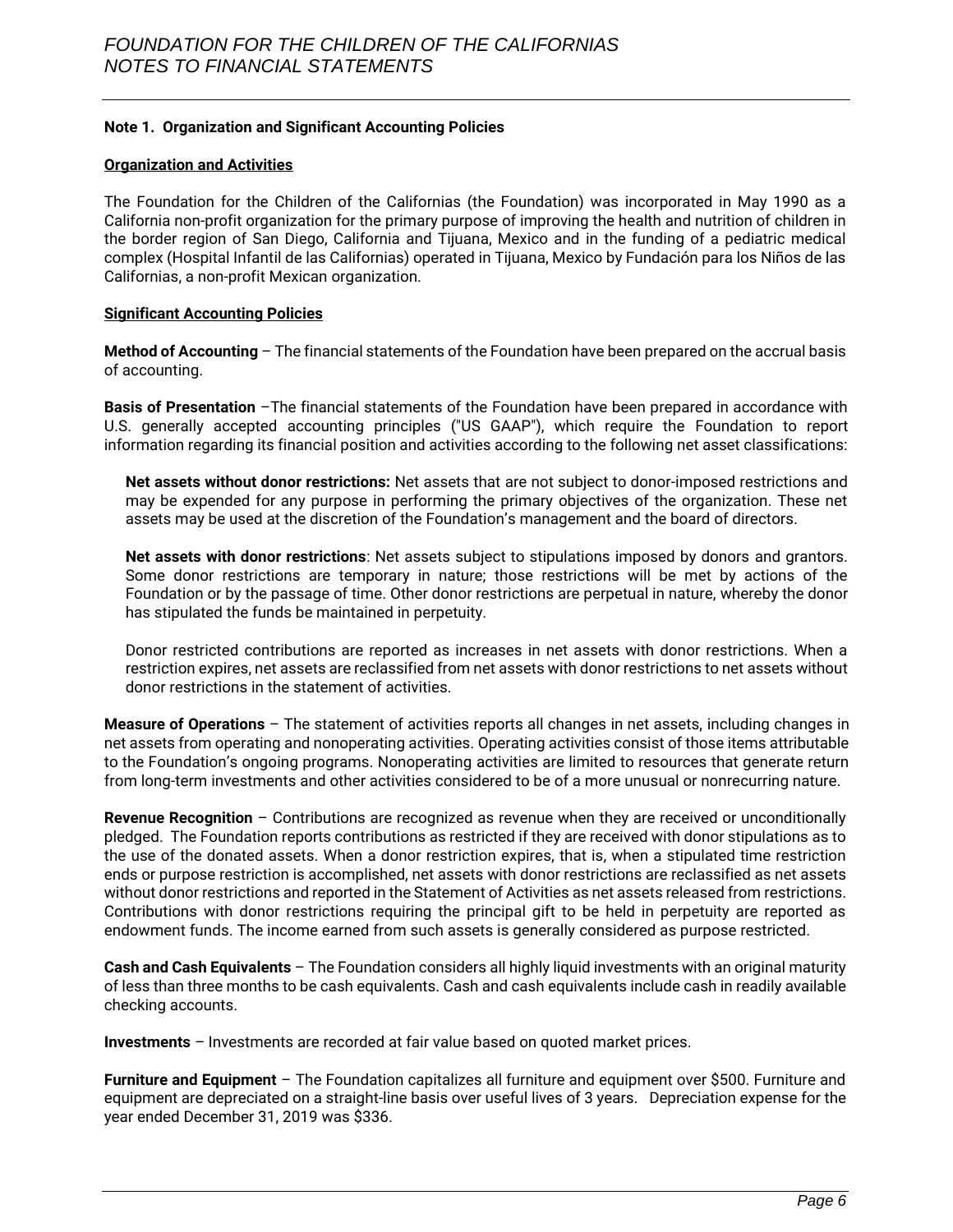**Functional Allocation of Expenses** – The statement of functional expenses presents expense by function and natural classification. Expenses directly attributable to a specific functional area of the Foundation are reported as expenses of those functional areas. A portion of costs that benefit multiple functional areas (indirect costs) have been allocated across programs and supporting services based on the full-time employee equivalents of a program or supporting service.

**Cost of Direct Benefits to Donors** *–* The costs of special events that represent a direct benefit to donors are separately reported. For the year ended June 30, 2020, there were special event costs of \$72,013.

**Income Taxes** – The Foundation is exempt from federal income tax under the provisions of Section 501(c)(3) of the Internal Revenue Code and is also exempt from state income taxes. The Financial Accounting Standards Board (FASB) issued Accounting Standards Codification No. 740-10, *Accounting for Uncertainties in Income Tax*, which sets a minimum threshold for financial statement recognition of the benefit of a tax position taken or expected to be taken in a tax return. The Foundation has reviewed its positions for all open tax years and has determined that it has no uncertain tax positions requiring accrual or disclosure.

**Use of Estimates** – The preparation of financial statements in conformity with generally accepted accounting principles requires management to make estimates and assumptions that affect the amounts of assets and liabilities and disclosure of contingent assets and liabilities at the date of the financial statements and the reported amounts of revenues and expenses during the reporting period. Actual results could differ from those estimates.

**Recently Adopted Accounting Pronouncement** – In November 2016, the FASB issued ASU 2016-18, *Statement of Cash Flows (ASU 2016-18)*. This update requires that a statement of cash flows explain the change during the period in the total of cash, cash equivalents, and amounts generally described as restricted cash or restricted cash equivalents. Therefore, amounts generally described as restricted cash and restricted cash equivalents should be included with cash and cash equivalents when reconciling the beginning-of-period and end-of-period total amounts shown on the statement of cash flows.

In June 2018, the FASB issued ASU 2018-08, *Not-for-profit Entities, Clarifying the Scope and Accounting Guidance for Contributions Received and Contributions Made*, this update to clarifies and improves the scope and the accounting guidance for contributions received and contributions made. The update assists in demining if transactions should be accounted for as exchange transaction or a contribution and determining if a contribution is conditional.

**Subsequent Events** – Subsequent events are events or transactions that occur after the statement of financial position date but before financial statements are available to be issued. The Foundation recognizes in the financial statements, the effects of all subsequent events that provide additional evidence about conditions that existed at that date, including the estimates inherent in the process of preparing financial statements. The Foundation's financial statements do not recognize subsequent events that provide evidence about conditions that did not exist at the date of the statement of financial position, but arose after that date and before the financial statements are available to be issued.

The Foundation has evaluated subsequent events through December 17, 2020, which is the date the financial statements are available for issuance, and concluded that the below event needed to be disclosed.

In 2020 the COVID-19 virus was declared a global pandemic. Business continuity, including supply chains and consumer demand across a broad range of industries and countries could be severely impacted for months or beyond as governments and their citizens take significant and unprecedented measures to mitigate the consequences of the pandemic. The ultimate disruption which may be caused by the pandemic is uncertain; however, it may result in a material adverse impact on the Foundation's financial position, operations, and cash flows. Possible effects may include but are not limited to disruptions or restrictions on our employee's ability to work, decline in value of assets held, including property and equipment and marketable securities and changes to the current regulatory environment. We are actively working to mitigate the impact of these and other unforeseen potential disruptions to our operations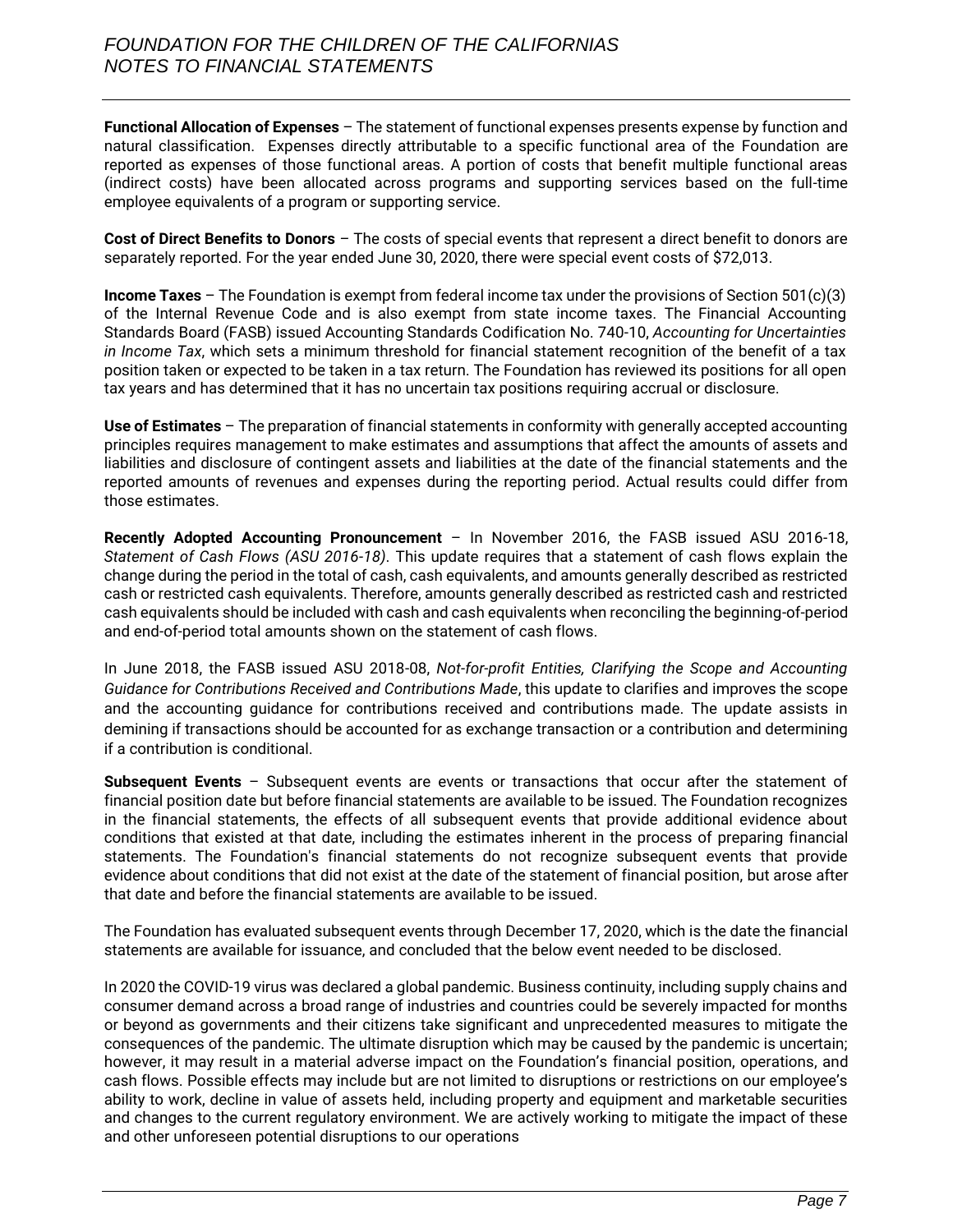# *FOUNDATION FOR THE CHILDREN OF THE CALIFORNIAS NOTES TO FINANCIAL STATEMENTS*

The Foundation applied for and was approved for a \$55,189 loan under the Paycheck Protection Program created as part of the relief efforts related to the coronavirus pandemic and administered by the Small Business Administration. The loan accrues interest at 1%, but payments are not required to begin for six months after the funding of the loan. The Foundation is eligible for loan forgiveness of up to 100% of the loan, upon meeting certain requirements. The loan is uncollateralized and is fully guaranteed by the Federal government.

Apart from the above events, there were no other events or transactions that needed to be disclosed for the year ended December 31, 2019.

## **Note 2. Liquidity and Availability of Resources**

The Foundation's financial assets available for general expenditure, that is without donor restrictions limiting their use within one year of the statement of position date, are as follows:

| <b>Financial Assets</b>                                                                                                                                                                                                                                                                                                                                                                                                   |               |
|---------------------------------------------------------------------------------------------------------------------------------------------------------------------------------------------------------------------------------------------------------------------------------------------------------------------------------------------------------------------------------------------------------------------------|---------------|
| Cash and cash equivalents                                                                                                                                                                                                                                                                                                                                                                                                 | \$<br>188,877 |
| Investments                                                                                                                                                                                                                                                                                                                                                                                                               | 6,171,367     |
| Accounts receivable                                                                                                                                                                                                                                                                                                                                                                                                       | 28,384        |
| Total financial assets available within one year                                                                                                                                                                                                                                                                                                                                                                          | 6,388,628     |
| Less:                                                                                                                                                                                                                                                                                                                                                                                                                     |               |
| Amounts unavailable for general expenditures<br>within one year due to:                                                                                                                                                                                                                                                                                                                                                   |               |
| Restricted by donors with purpose restrictions                                                                                                                                                                                                                                                                                                                                                                            | (2,748,069)   |
| Restricted by donors in perpetuity                                                                                                                                                                                                                                                                                                                                                                                        | (1, 215, 319) |
| Total amounts unavailable for general expenditures                                                                                                                                                                                                                                                                                                                                                                        |               |
| within one year                                                                                                                                                                                                                                                                                                                                                                                                           | (3,963,388)   |
| Amounts unavailable to management without                                                                                                                                                                                                                                                                                                                                                                                 |               |
| Board of Directors approval:                                                                                                                                                                                                                                                                                                                                                                                              |               |
| Designated amounts from the Board for:                                                                                                                                                                                                                                                                                                                                                                                    |               |
| Operating reserves                                                                                                                                                                                                                                                                                                                                                                                                        | (1,933,348)   |
| Indigent care                                                                                                                                                                                                                                                                                                                                                                                                             | (160, 512)    |
| Other                                                                                                                                                                                                                                                                                                                                                                                                                     | (6, 343)      |
| Total amounts unavailable to management                                                                                                                                                                                                                                                                                                                                                                                   |               |
| without Board of Directors approval                                                                                                                                                                                                                                                                                                                                                                                       | (2,100,203)   |
| Total financial assets available to management                                                                                                                                                                                                                                                                                                                                                                            |               |
| for general expenditure within one year                                                                                                                                                                                                                                                                                                                                                                                   | \$<br>325,037 |
| The Foundation maintains policies of structuring its financial assets to be available as its<br>expenditures, liabilities, and other obligations come due.                                                                                                                                                                                                                                                                |               |
| <b>Note 3. Fair Value Measurements</b>                                                                                                                                                                                                                                                                                                                                                                                    |               |
| Due to the short-term nature of the assets and liabilities, fair value approximates carrying value. In accc<br>with Financial Accounting Standards Board Codification No. 820 (FASB ASC 820), fair value is defined<br>price that the Foundation would receive upon selling an asset or transferring a liability in an orderly tran<br>to an independent buyer in the principal or most advantageous market of the asset. |               |

The Foundation maintains policies of structuring its financial assets to be available as its general expenditures, liabilities, and other obligations come due.

## **Note 3. Fair Value Measurements**

Due to the short-term nature of the assets and liabilities, fair value approximates carrying value. In accordance with Financial Accounting Standards Board Codification No. 820 (FASB ASC 820), fair value is defined as the price that the Foundation would receive upon selling an asset or transferring a liability in an orderly transaction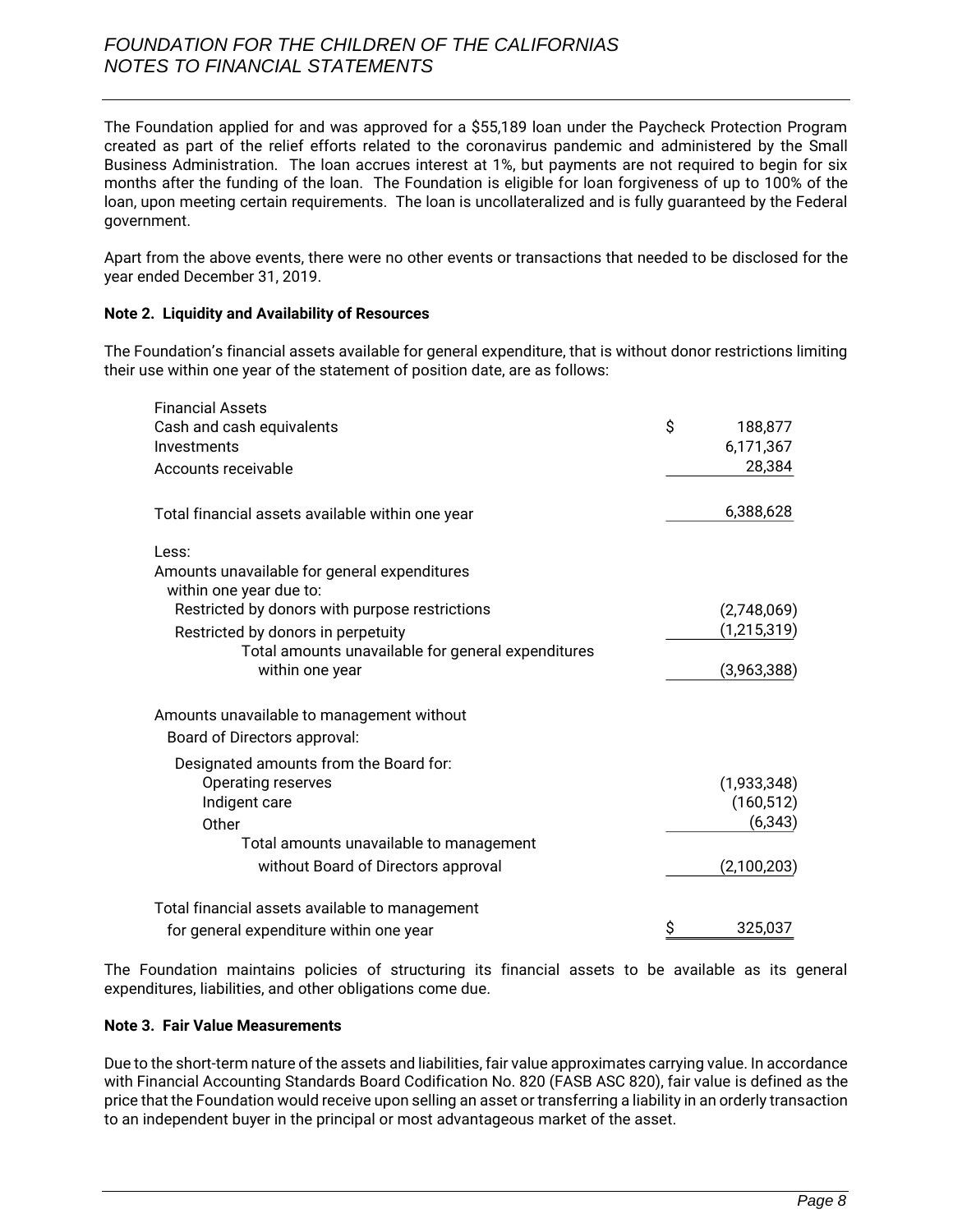FASB ASC 820 establishes a three-tier hierarchy which requires an entity to maximize the use of observable inputs and minimize the use of unobservable inputs and to establish the classification of fair value measurements for disclosure purposes. Inputs refer broadly to the assumptions that market participants would use in pricing the asset or liability, including assumptions about risk. Inputs may be observable or unobservable. Observable inputs are inputs that reflect the assumptions market participants would use in pricing the asset or liability developed based on market data obtained from sources independent of the reporting entity. Unobservable inputs are inputs that reflect the reporting entity's own assumptions about the assumptions market participants would use in pricing the asset or liability developed based on the best information available. The standard describes three-tier hierarchy of inputs that may be used to measure fair value as follows:

**Level 1**: Quoted prices (unadjusted) of identical assets or liabilities in active markets that the Foundation has the ability to access as of the measurement date.

**Level 2**: Significant other observable inputs other than Level 1 prices, such as quoted prices for similar assets or liabilities, quoted prices in markets that are not active, and other inputs that are observable or can be corroborated by observable market data.

**Level 3**: Significant unobservable inputs that reflect the Foundation's own assumptions about the assumptions that market participants would use in pricing an asset or liability.

Assets and liabilities measured at fair value on a recurring basis are summarized below:

|                                  | Fair Value Measurements Using: |                                     |              |             |  |  |
|----------------------------------|--------------------------------|-------------------------------------|--------------|-------------|--|--|
|                                  |                                | <b>Quoted Prices</b><br>Significant |              |             |  |  |
|                                  |                                | in Active                           | Other        | Significant |  |  |
|                                  |                                | Markets for                         | Unobservable |             |  |  |
|                                  |                                | <b>Identical Assets</b>             | Inputs       | Inputs      |  |  |
|                                  | Total                          | (Level 1)                           | (Level 2)    | (Level 3)   |  |  |
| Assets                           |                                |                                     |              |             |  |  |
| Investments at December 31, 2019 | 6,171,367                      | 6,171,367                           | Ξ.           | -S          |  |  |

The fair value of a financial instrument is the price that would be received to sell an asset or paid to transfer a liability in an orderly transaction between market participants at the measurement date. Fair value is best determined based upon quoted market prices. However, in certain instances, there are no quoted market prices for the Foundation's various financial instruments. In cases where quoted market prices are not available, fair values are based on estimates using present value or other valuation techniques. Those techniques are significantly affected by the assumptions used, including the discount rate and estimates of future cash flows. Accordingly, the fair value estimates may not be realized in an immediate settlement of the instrument.

#### **Note 4. Investments**

Investments at December 31, 2019, consist of the following:

| Fixed income      | 3.192.451 |
|-------------------|-----------|
| Money market      | 2.948.546 |
| Equities          | 30.370    |
| Total investments | 6,171,367 |
|                   |           |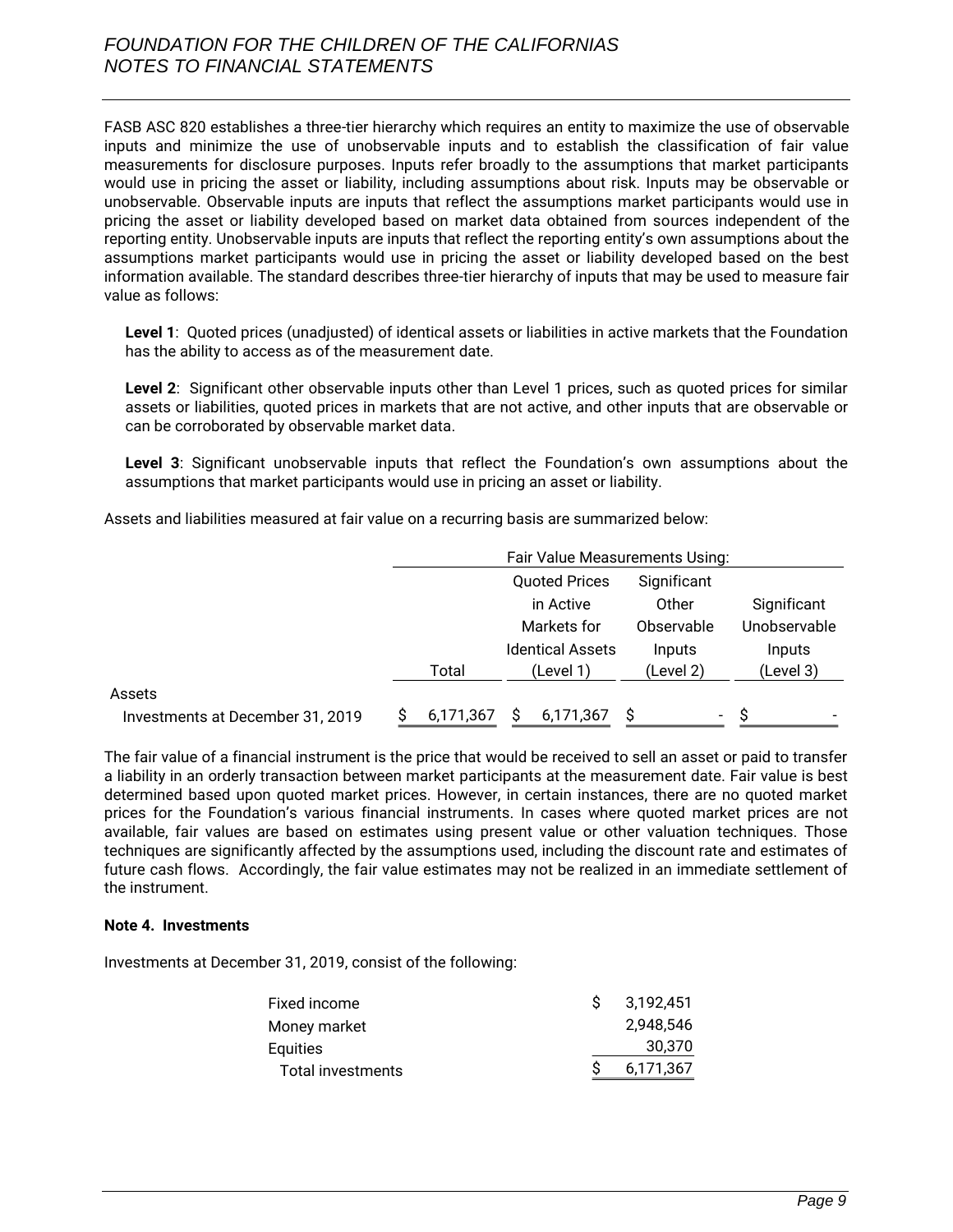The following is a summary of net investment income for the year ended December 31, 2019:

| Interest and dividends            | 156.961   |
|-----------------------------------|-----------|
| Net realized and unrealized gains | 93.761    |
| Investment fees                   | (22, 290) |
| Net investment income             | 228.432   |

#### **Note 5. Furniture and Equipment**

Furniture and equipment at December 31, 2019, consists of:

| Equipment                     | 6.646    |
|-------------------------------|----------|
| Less accumulated depreciation | (6, 311) |
|                               | 335      |

## **Note 6. Commitments**

The Foundation leases office space under a lease agreement, which expires in June 2020.

In addition, the Foundation leases the office copier under an operating lease that expires in December 2022. For the year ended December 31, 2019, rent expense totaled \$20,269.

Future minimum lease obligations are as follows:

| 2020 | S | 12,346 |
|------|---|--------|
| 2021 |   | 2,892  |
| 2022 |   | 2,651  |
|      | c | 17,889 |

#### **Note 7. Net Assets without Donor Restrictions**

The Foundation's net assets without donor restriction is comprised of undesignated and Board designated amounts for the following purposes at December 31, 2019:

| Board designated for operating reserves | 1.933.348 |
|-----------------------------------------|-----------|
| Board designated for Indigent Care      | 160,512   |
| Board designated for other programs     | 6.343     |
| Undesignated                            | 323.345   |
|                                         | 2,423,548 |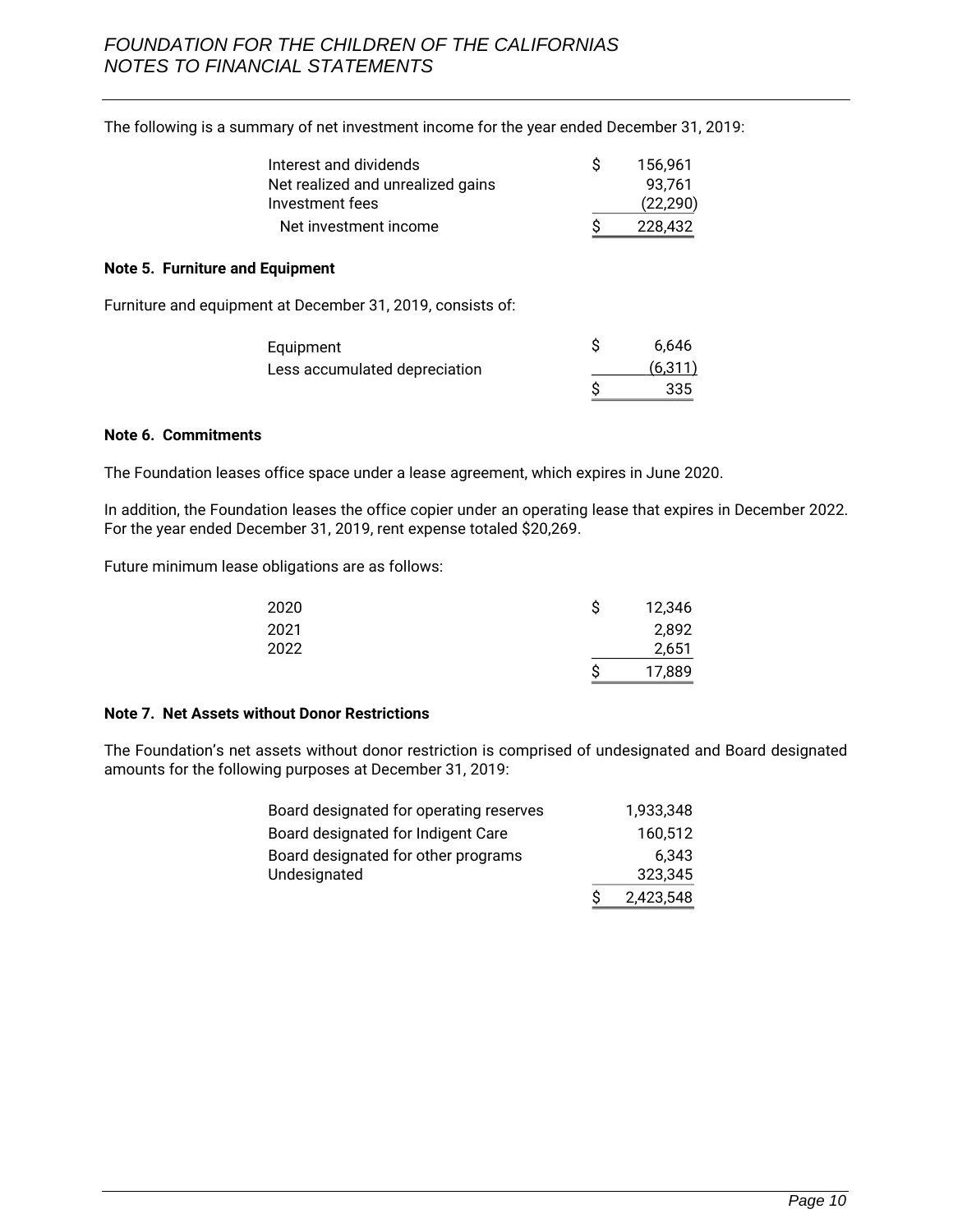## **Note 8. Net Assets with Donor Restrictions**

Net assets with donor restrictions are restricted for the following purposes at December 31, 2019:

| <b>Medical clinics</b>              | S | 2,279,750 |
|-------------------------------------|---|-----------|
| U.S. Education / Nutrition Projects |   | 329,464   |
| Indigent care                       |   | 80,692    |
| Physical therapy training           |   | 35,528    |
| Other programs                      |   | 14,938    |
| Dr. Dunklee Scholarship Fund        |   | 4,850     |
| Telemedicine                        |   | 1,769     |
| <b>Building fund</b>                |   | 1,078     |
|                                     |   | 2,748,069 |

Endowments, subject to the Foundation's spending policy and appropriations, the income from which is expendable for:

|                                 |    | 1.215.319 |
|---------------------------------|----|-----------|
| <b>Nutrition Endowment Fund</b> |    | 150.129   |
| DARTE Endowment PMA Trust       |    | 151.219   |
| Langdon Endowment Fund          | S. | 913.971   |

Total net assets with donor restrictions at December 31, 2019 is \$3,963,388.

#### **Note 9. Net Assets Released from Restriction**

Net assets were released from donor restrictions by incurring expenses satisfying the restricted purposes or by occurrence of other events specified by donors.

Purpose restrictions accomplished:

| Indigent care                       | \$<br>142,555 |
|-------------------------------------|---------------|
| <b>Building fund</b>                | 136,154       |
| U.S. Education / Nutrition Projects | 61,854        |
| Physical therapy training           | 42,307        |
| Telemedicine                        | 23,231        |
| Medical clinics and equipment       | 18,435        |
| Other programs                      | 10,843        |
| Dr. Dunklee Scholarship Fund        | 5,533         |
|                                     | \$<br>440,912 |

#### **Note 10. Endowment**

The Foundation follows the standards codified in FASB ASC 958-205-65, *Endowments of Not-for-Profit Organizations: Net Asset Classification of Funds Subject to an Enacted Version of the Uniform Prudent Management of Institutional Funds Act, and Enhanced Disclosures for All Endowment Funds*, which provides guidance on the net asset classification of donor-restricted endowment funds for a not-for-profit organization that is subject to an enacted version of the 2006 Uniform Prudent Management of Institutional Funds Act (UPMIFA). The endowment includes only donor-restricted endowment funds.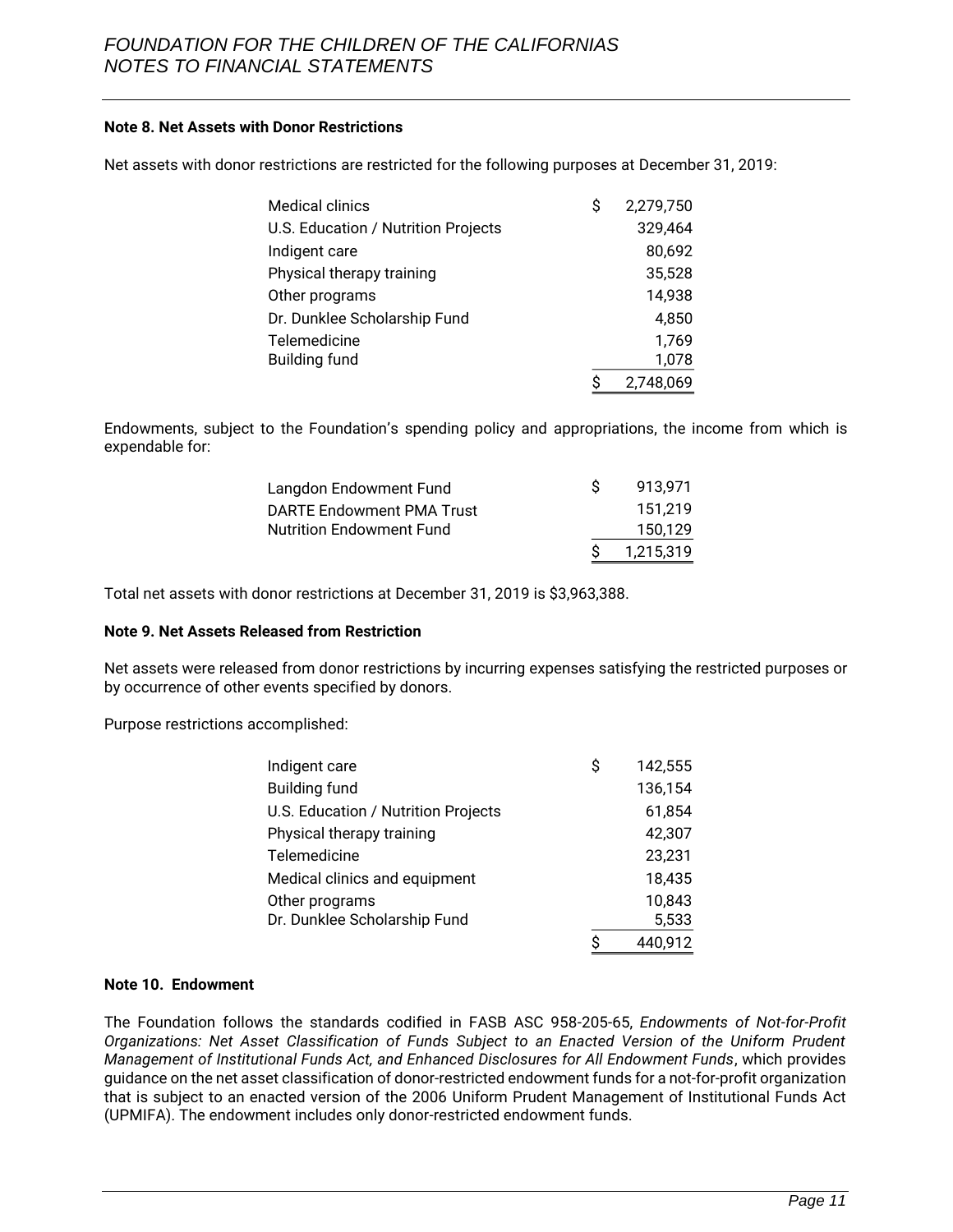**Interpretation of Relevant Law** – The Board of Directors of the Foundation has interpreted the UPMIFA as requiring the preservation of the fair value of the original gift as of the gift date of the donor-restricted endowment funds absent explicit donor stipulations to the contrary. As a result of this interpretation, the Foundation classifies net assets with donor restrictions – held in perpetuity as, (a) the original value of gifts donated to the permanent endowment, (b) the original value of subsequent gifts to the permanent endowment, and (c) accumulations to the permanent endowment made in accordance with the direction of the applicable donor gift instrument at the time the accumulation is added to the fund.

The remaining portion of the donor-restricted endowment fund that is not classified in net assets with donor restrictions – held in perpetuity are appropriated for expenditure by the Foundation in a manner consistent with the standard of prudence prescribed by UPMIFA.

**Endowment Investment and Spending Policies** – The Foundation has adopted investment and spending policies for endowment assets that attempt to provide a predictable stream of funding to programs supported by its endowment while seeking to maintain the purchasing power of the endowment assets. Endowment assets include those assets of donor-restricted funds that the Foundation must hold in perpetuity. The Foundation expects its endowment funds, over time, to provide an average rate of return of approximately 4.25% annually. Actual returns in any given year may vary from this amount.

To satisfy its long-term rate-of-return objectives, the Foundation relies on a total return strategy in which investment returns are achieved through both capital appreciation (realized and unrealized) and current yield (interest and dividends). The Foundation targets a diversified asset allocation that places a greater emphasis on equity-based investments to achieve its long-term return objectives within prudent risk constraints.

The Foundation has a policy of appropriating for distribution each year 3% of its endowment fund's average value over the prior fiscal year. In establishing this policy, the Foundation considered the long-term expected return on its endowment. Accordingly, over the long term, the Foundation expects the current spending policy to allow its endowment to grow at an average of 3% annually. This is consistent with the Foundation's objective to maintain the purchasing power of the endowment assets held in perpetuity or for a specified term as well as to provide additional real growth through new gifts and investment return.

The following table represents the changes in the Foundation's endowment funds during the year ending December 31, 2019:

|                                            | With |                           |
|--------------------------------------------|------|---------------------------|
|                                            |      | <b>Donor Restrictions</b> |
| Endowment net assets, beginning of year    | S    | 1,183,313                 |
| Investment return:                         |      |                           |
| Net investment income                      |      | 32,697                    |
| Net depreciation (realized and unrealized) |      | 28)                       |
| Total investment return                    |      | 1,215,982                 |
| Appropriation of assets for expenditure    |      | (663)                     |
| Endowment net assets, end of year          | c    | 1,215,319                 |

## **Note 11. Concentration of Credit Risk**

The Foundation maintains its cash in bank deposit accounts, which at times, exceed federally insured deposit limits. The Foundation adheres to a policy by which cash balances in excess of short-term needs are diversified amongst short-term, low risk investment vehicles. The Foundation has not experienced any losses in such accounts.